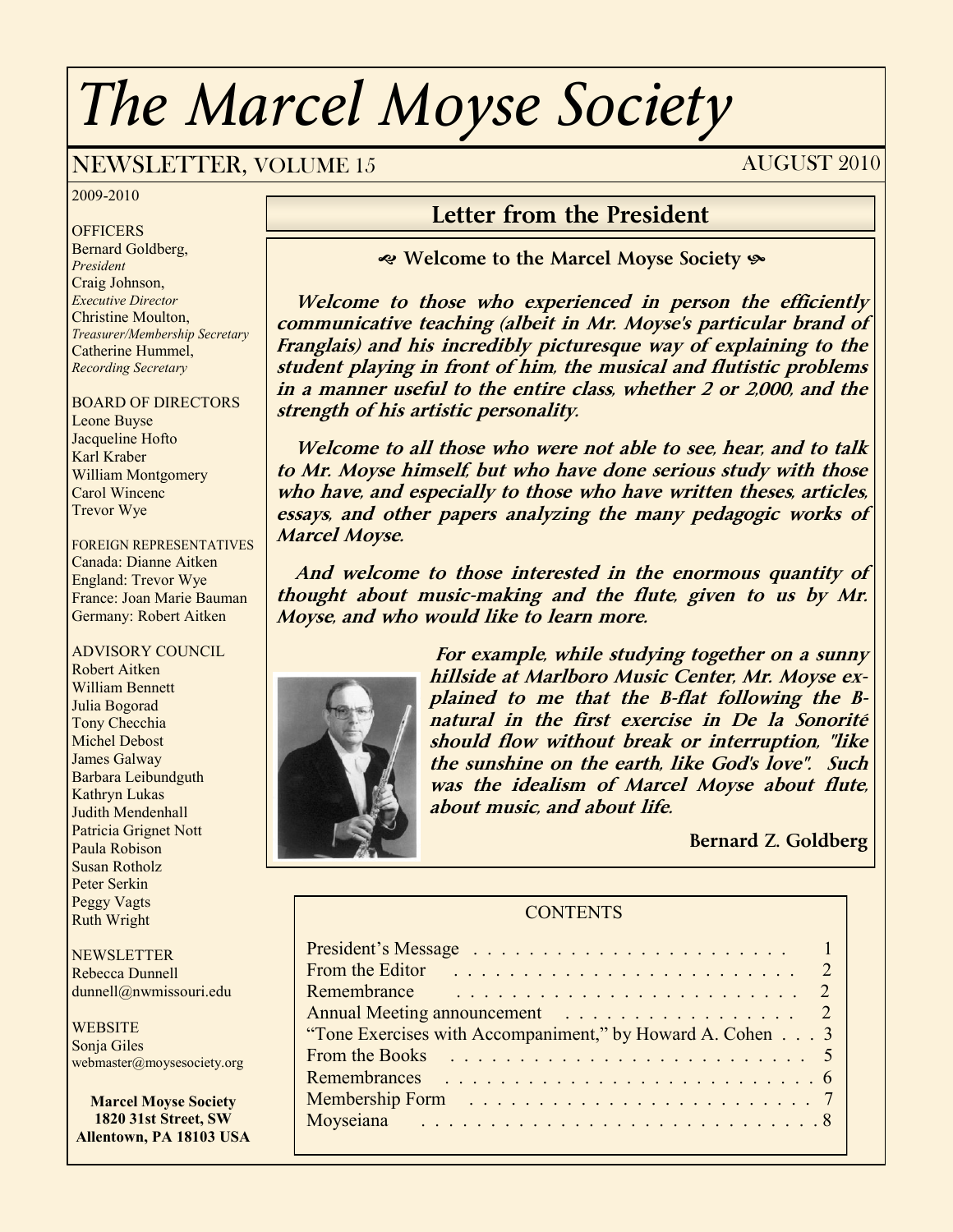#### **2 Marcel Moyse Society Newsletter Vol. 15, July 2010**

#### *From the Editor* ~

Welcome! I hope you enjoy this long-awaited issue of the *MMS Newsletter*.

The *MMS Newsletter* is a venue for:

♪ announcements and items of interest to the membership ♪ articles of historical or pedagogical interest associated with the life and teachings of Marcel Moyse

♪ sharing personal remembrances; items that are less formal than an article but serve to keep the spirit of Moyse"s teachings alive.

In this issue, the lead article, by Howie Cohen, shares ideas for accompanying some of the tone exercises, along with thoughts about "why" and application of tone color in musical works.

In addition, you will find a number of short remembrances sprinkled throughout.

I invite you to be a part of the *MMS Newsletter* by sending in such contributions. One does not need to have studied with Moyse in order to have valuable ideas about how to use his materials, so do indeed feel welcome to participate.

In the next *Newsletter*, I would like to initiate a "Letters to the Editor" column, so that readers can respond to the Newsletter content and share their perspectives. Healthy dialogue is encouraged!

Send (either email or hard copy) to:

Rebecca Dunnell Northwest Missouri State **University** 800 University Drive Maryville, MO 64468 USA

dunnell@nwmissouri.edu



**Flute class, Paris, 1950**<sup>1</sup>

Back row, left to right: Audegond, Guiot, Dagnino, Nicolet, Doussard, Jupin. Front row: Vialet, Gulbransen, Lefebvre, Bourgois, Gallet, Seated: Marcel Moyse. (Gulbransen was a visitor to the class that day.)

#### *Leone Buyse shares this photo, writing* :

 *While in Norway last fall as a Fulbright Specialist, I had the great pleasure of spending time with Gro Sandvik at the Grieg Academy in Bergen. On her studio wall was this photo of Moyse and his class, which fascinated me.*

 *When I studied in Boswil with Moyse in 1969, Dagnino was in the class, as were Trevor, Wibb, and Ed Beckett. Two decades later I would teach on the faculty with Raymond Guiot at Domaine Forget. I saw Nicolet once in Nice when he visited Rampal"s class.*

 *To recognize Dagnino, Guiot, and Nicolet as very young men almost sixty years ago—already acknowledged as major talents in the flute world and studying with Moyse—was a very special moment for me. Leone Buyse*

#### **ANNUAL MEETING!!!!**

**The Annual Meeting of the Marcel Moyse Society will be Sat., Aug. 14, 2010, at the NFA Convention, 1-2 pm in the Desert Springs Room. All are welcome.**

<sup>1</sup>This photograph can be found on page 14 in *Marcel Moyse, An Extraordinary Man: A Musical Biography*, by Trevor Wye (Winzer Press, Iowa, USA, 1993).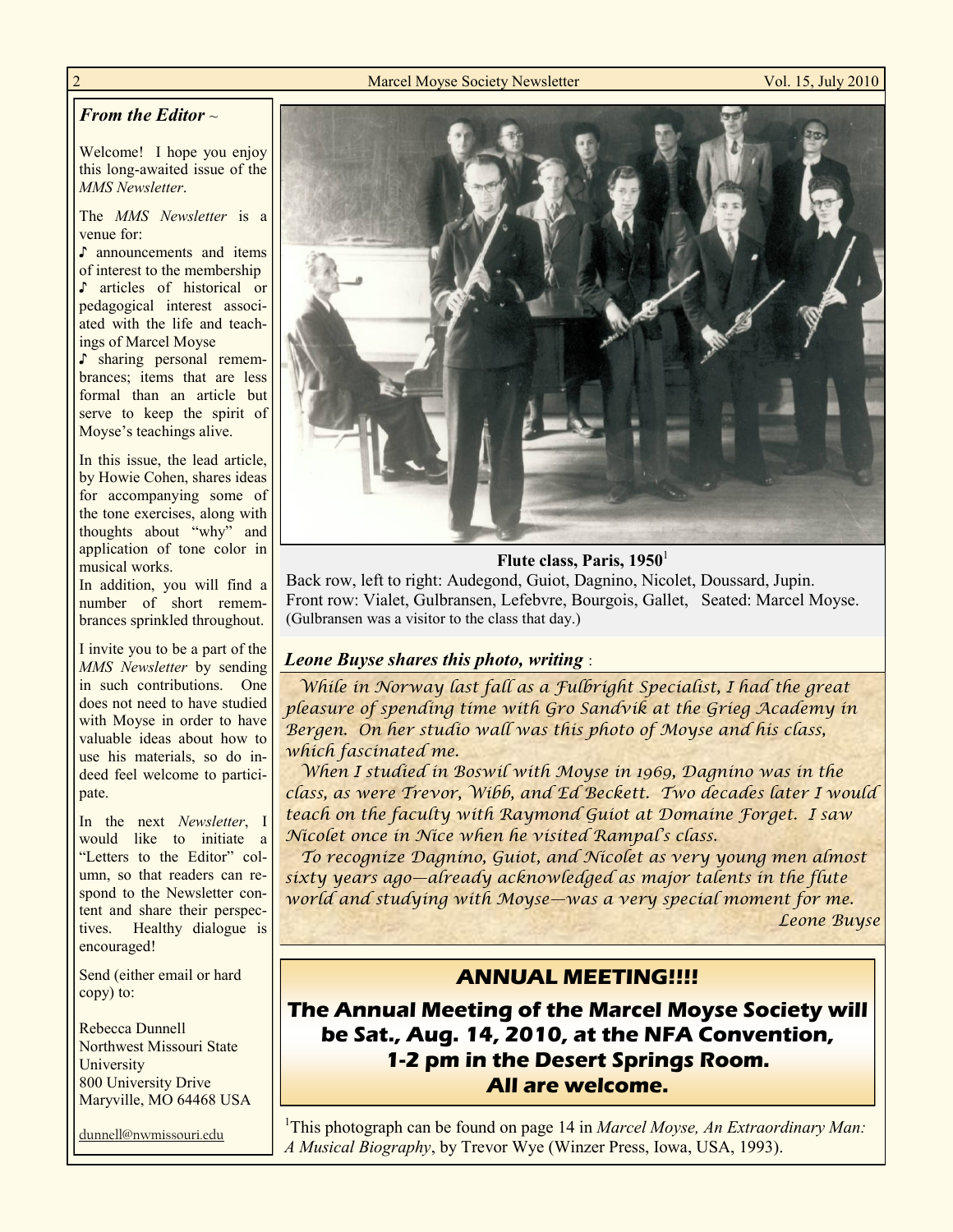#### Vol. 15, July 2010 Marcel Moyse Society Newsletter

#### **Tone Exercises with Accompaniment**

by Howard A. Cohen

What might a flute teacher do to help a student to find just the right tones while practicing Moyse's *De la Sonorité* #1? I believe that in providing the growing flutist with a harmonic setting for an exercise, one creates an atmosphere in which s/he is encouraged to employ good taste while also encouraging the growth of the student's ability to make correct decisions concerning pitch, tone quality, vibrato, dynamics, and a host of other aspects. The pupil then remembers and recalls this experience at home while practicing.

In addition, there are major benefits to the teacher providing a live rendering of the accompaniment. First of all, it keeps the teacher awake, both physically and musically. Ideally, s/he should improvise within the harmonic progression so that the student gets into "the groove" easily. In addition, it helps the student to enjoy playing as a team player when playing with someone who generally plays joyfully. This, too, carries into all other aspects of the students' musical endeavors. This joyful feeling, I feel, should be groomed from Day One.

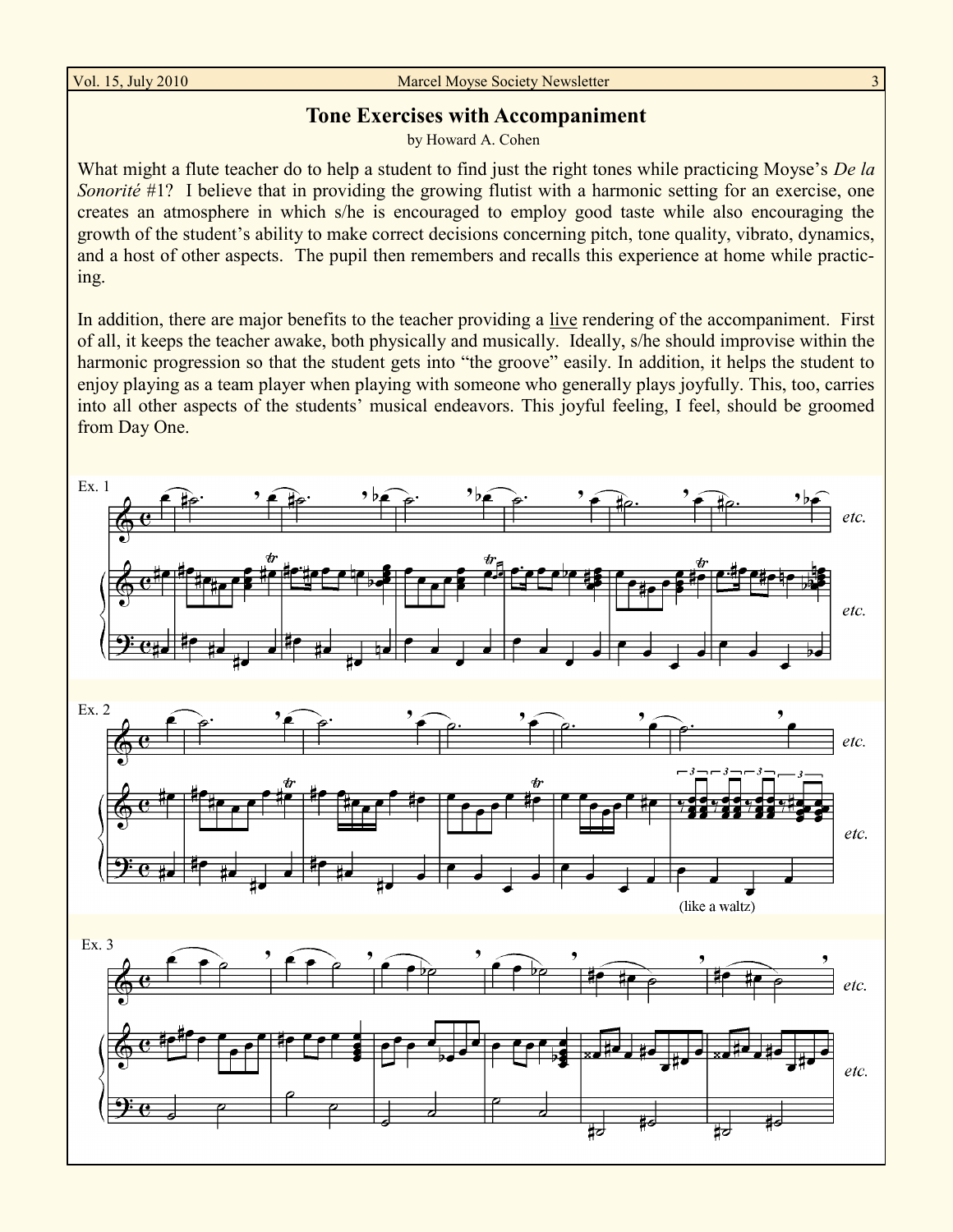| Marcel Moyse Society Newsletter |  |
|---------------------------------|--|
|---------------------------------|--|

#### *Tone Exercises with Accompaniment, cont.*

I recorded this accompaniment, using the pipe organ sound on my school"s *Technics* electric piano. I found that I, myself, feel great enjoyment practicing within this environment of harmonic sound and thereby developing my own flute playing.

I believe that the average university flute student and nearly all pupils render their long tones completely devoid of harmonic understanding and meaning. When young musicians get accustomed to playing meaningless tones, this leads to improper and inadequate musicianship, stifling their musical growth.

A typical example of a missed chance for experiencing and for sharing joy due to the deficiency in determining the harmonic meaning of long tones is the eight-beat "g" the flutist plays in the second movement of Bohuslav Martinu"s *First Sonata*  (measure 28, by rehearsal #2). While the flutist

generally just plays a long "g" with a diminuendo, the musician, on the other hand, is infinitely occupied with the many tones s/he must produce to satisfy and enjoy the music and its harmonic demands (Ex. 1). In this spot of wonderful music, I find it helpful to have the student play each chord on the piano, him/herself, while simultaneously playing a fitting "g" on the flute with each and every one. After recognizing the 7 (that is to say 8, with the upbeat) different tones needed, s/he"s then encouraged to join all of these "g"s together with the necessary flexibility. Only then does one begin to realize, for example, that you can't diminuendo on the 'g' until the very last C-Major  $chord - our goal - is sounded (as written), which$ is very different from how we'd play the 'g' without understanding its harmonic meaning and context. Try this for yourself and see if I"m right.

Howard A. Cohen



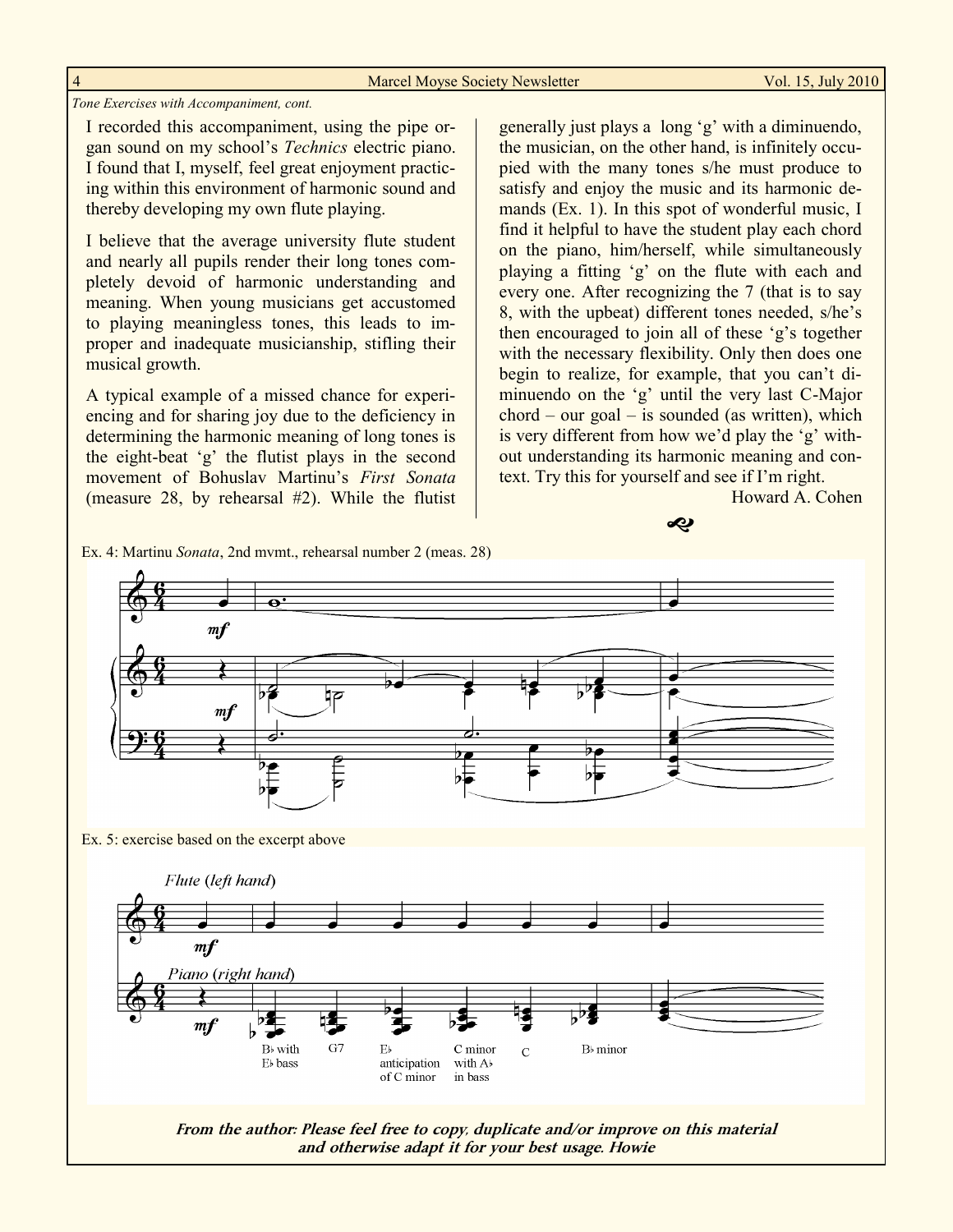Vol. 15, July 2010 Marcel Moyse Society Newsletter

Howard A. Cohen, born in 1955, studied flute with Samuel Baron and Tom Nyfenger at Queens College in New York. He has been living and working in NRW, Germany as a flutist, chamber music instructor and clinician for almost 30 years, teaching and developing new pedagogical programs at the Technical University in Dortmund*,* at the City's music school in Herne and giving workshops especially at the conservatory in Osnabrück. His "Bel Canto School of Flute Playing" with friend and collaborator, pianist Prof. Roland Pröll is gaining in popularity. Cohen's adaptations for flute from the Brahms and Mozart violin sonatas are well known, but especially popular are his arrangements for flute ensembles (published by Bärenreiter). He has also composed many works for ensembles with flutes, but also some for audiences to perform as spontaneous events. Cohen's last composition was an improvisation for 30 cell-phone players. The principles of **"**Integrated Intonation" were discovered and codified by Mr. Cohen in 1987, who lives happily single, raising his children, Joshua (16) and Louis (14).



#### **QUE THE BOOKS QUE THE BOOKS**

"Even after fourteen years I am still so full of your remarks, perceptions, images, expressions that all of them spring involuntarily in each lesson that I give, in each musical phrase that I play …. Thanks to you, the expression of the flute has gone beyond the pretty and the gracious, it has become frank. I am trying to disseminate this heritage well, and to make it known."

Letter from Auréle Nicolet to Marcel Moyse, December 15, 1961, quoted in Ann McCutchan, *Marcel Moyse: Voice of the Flute*. Portland, OR: Amadeus Press, 1994, page 194.

"[Moyse] always had a humorous situation or joke to tell that uncannily related to the music being studied. Like Mulla of Nasrudin, the Middle Eastern Sufi, or Franz Buppi, the German buffoon, he told fables using animals and purposely–foolish human characters or situations. He often slipped in profound concepts sideways, relating ideas that were well beyond ordinary established patterns of thinking.

The less-developed students understood his jokes superficially. However, their playing became more relaxed and their tones improved; they had a good time being entertained. Students with deeper perceptions began to understand his humor on more profound levels.

Additionally, it was possible for a student to advance to new and higher levels through the power of his teachings. Enlightenment occurred not only in that person's playing, but in his/her attitude about music and life."

Susan S. Fries, *My Teacher: Remembering Marcel Moyse*. Bloomington, IN: Authorhouse, 2007, page 146.

"Finally, one must examine the powerful influence he exerted on the world of flute playing through his teaching and his extraordinary powers of communication and inspiration. Even though his books will be studied and commented on by future flutists and historians, his teaching will be recorded as his greatest gift, even though there are only a few scant films as proof. Readers will have to rely on the comments of his pupils and take their word that he was a very remarkable man and an exceptional teacher."

Trevor Wye, *Marcel Moyse, An Extraordinary Man: A Musical Biography by Trevor Wye*. Edited by Angelita Floyd. Cedar Falls, IA: Winzer Press, 1993, page 106.

Ex Libris

*Editor's note: I must share with you that in our correspondence, Howie commented that "I never studied with MM nor - stupidly - realized that he was even alive while I was learning how to play the flute - he seemed so old from his picture on the cover, that I couldn't imagine this to be possible." This was just too much of a gem to keep to myself. RD*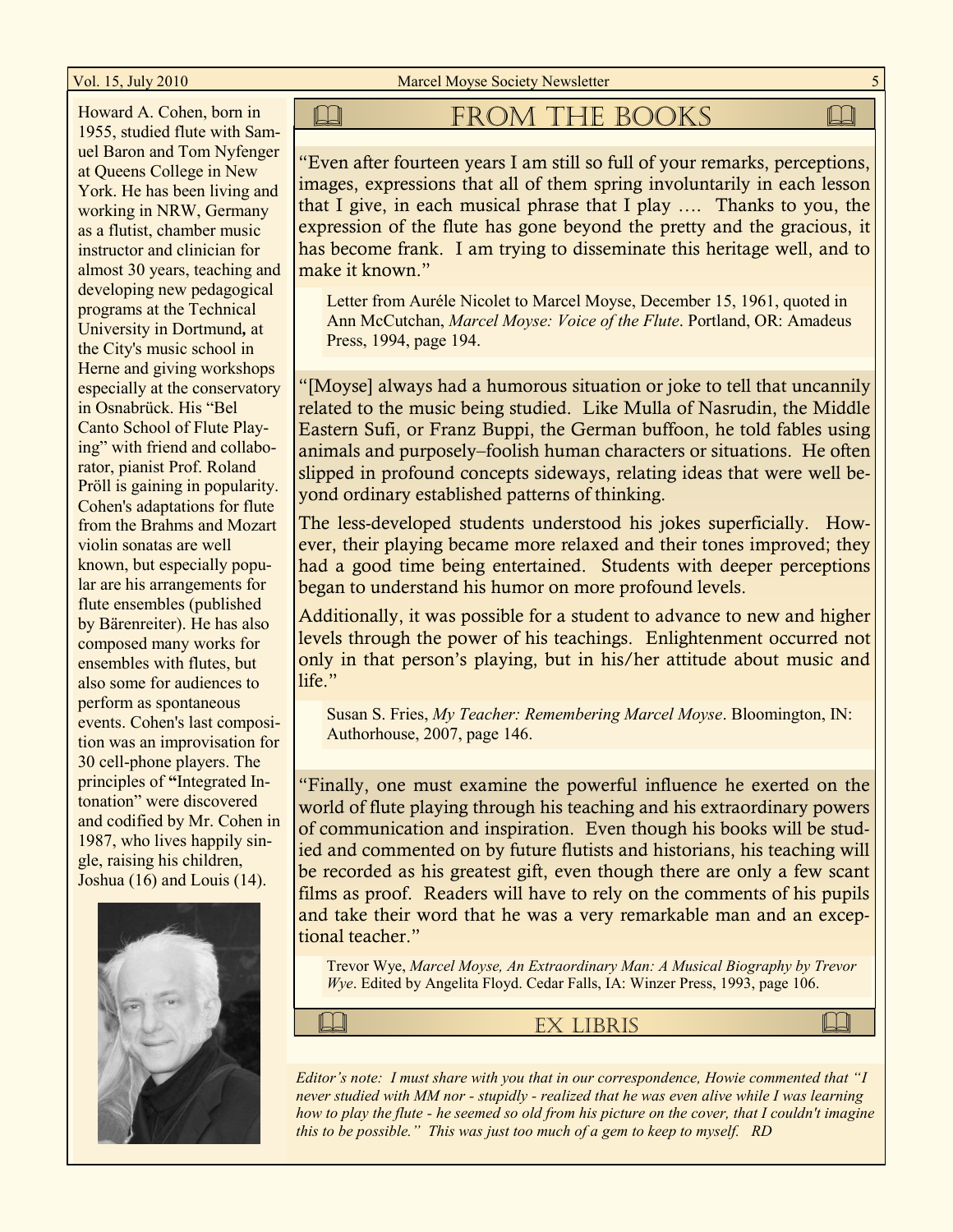Marcel Moyse Society Newsletter Vol. 15, July 2010

## *Remembrances . . .*

*Carol Wincenc shares these thoughts:*

*MARCEL.. Lives with me everyday.. his photo portrait signed for me stands right next* to my Naumburg Award photo, over the piano... so he is ever instructing me, making *me wake up, and saying "encore, encore, encore".... Also, he speaks to my students through that photo, and the following aphorisms continue through my teaching, (his teaching that I channel)...*

*My absolute favorites:*

*"You must eat a piece of metronome with your breakfast!!!!" This is especially helpful in all woodwind masterclasses.. our coachings for the New York Woodwind Quintet seminars at Juilliard, and my coachings at Stony Brook.*

*"You must put the little gold nails into the sky ".... to get that vibrant, buoyant pizzicatoesque staccato; it helps bring resonance to the staccati, and life past the end of the vibration in the air column.*

*Then the whole host of others.. "where did you buy your leeeeeeeeeeps" (lips) ???!!!!!!*

*"litt' by litt'…" (little by little)*

*He is my mentor extraordinaire… It is always so helpful to recall all these... I don't have to try; it is ingrained in me.*

#### *Trevor Wye remembers:*

*When Moyse stayed with my wife and I, together with Celine, we went out one night to a good Italian restaurant in nearby Whitstable. Giovanni was familiar to us from our frequent visits, and pulled out all stops when we told him about Il Maestro. We took our daughter Micky with us as a special treat. Micky, though vastly underage, always had a little wine, and during the meal, as she was telling Moyse a story, she knocked over the glass. Her eyes immediately filled with tears, but without a moment's hesitation, Moyse upended his glass on the white tablecloth, and asked the waiter to bring two more glasses. Folks tell me this is an old French custom, to make the person feel better, but it was done so swiftly.*

 *One morning, we heard what appeared to be an argument from his room between Moyse and Celine. After forty minutes, Celine came down for breakfast and I asked hesitantly, 'Is everything OK?' She looked puzzled, and said, 'Yes. OK.' I asked, 'You seemed to be having a dispute up there!' She said, 'My 'usband was angry about something, but I didn't hear what it was. I turned my hearing aid off!'*

 *I remember Celine at 6:00 pm each day, she would ask for a glass of "something.' I always suggested malt whiskey at which she would say, 'Oh no! Too strong! ...but maybe just a little!' I would pour a small measure....hesitate...then she would say, 'Maybe, a little more...yes, a little more.' Finally, when the glass was half full she would say 'Too much! Now plenty of water!' Then only a little water would be added before she said, 'Not too much water!'*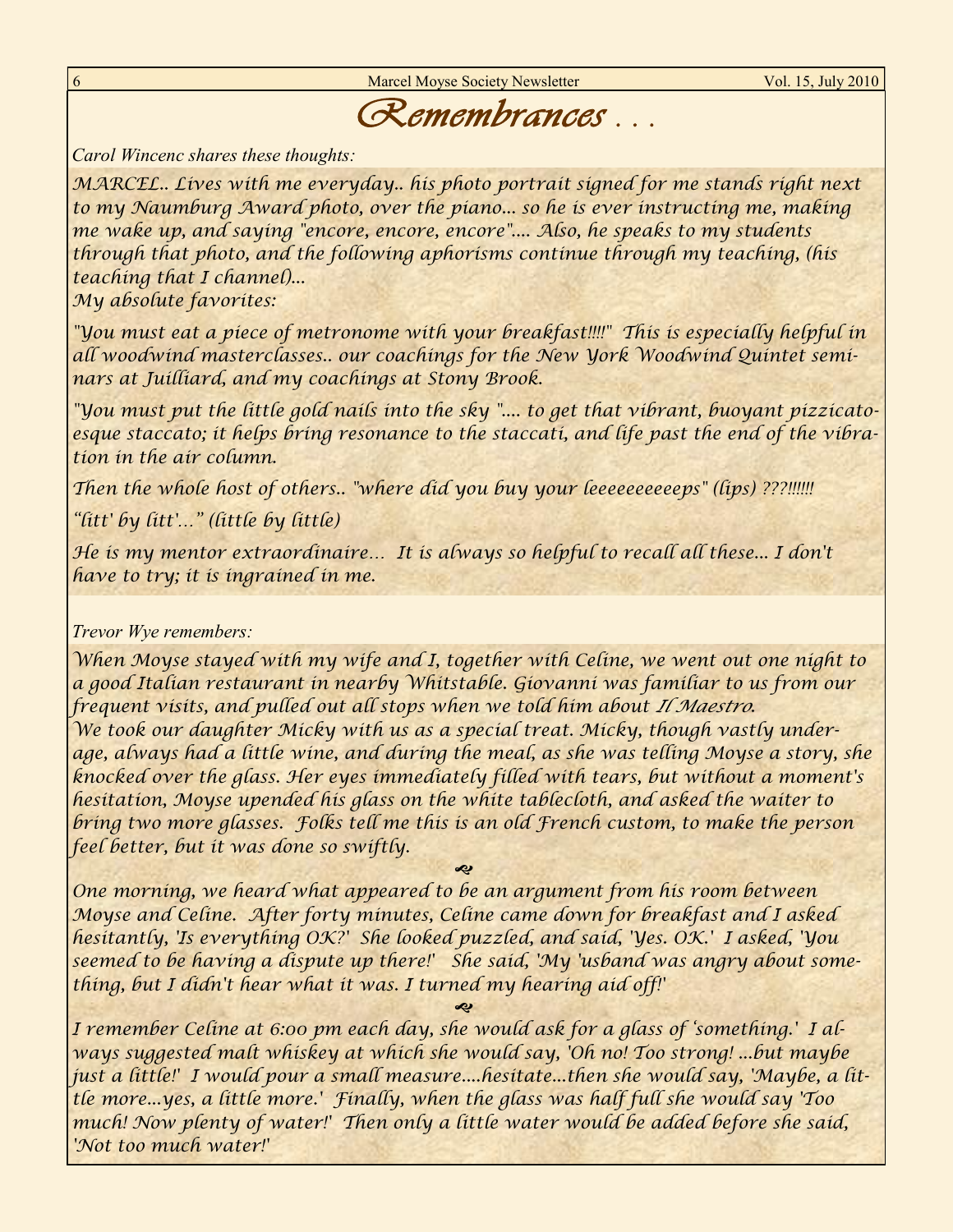Vol. 15, July 2010 Marcel Moyse Society Newsletter



#### *From Kate Lucas:*

*As I came to the end of my studies with Geoffrey Gilbert, he recommended that I memorize the first study in the Daily Exercises, because then I would know all intervals on the flute. This turned out to have great benefits in sight-reading generally and also in more easily learning contemporary music. When I had the chance, I thanked Moyse for inventing this exercise and with a twinkle in my eye I emphasized the benefits for my modern music-making. Of course he did not appreciate this use of his exercise, as he was not a supporter of avant-garde music and he ignored my teasing. However, I knew he forgave me when he let me borrow his "black book", the journal in which he wrote down others" quotes and his own thoughts about music, about life. It was very inspiring to read these observations in his meticulous handwriting; he was well aware of how glorious life could be as well as how challenging.*

| <b>MEMBERSHIP FORM</b>                                                                                                                                                                                                                                                                                                                                                                                                                                                                                                                                               |                                                           |  |
|----------------------------------------------------------------------------------------------------------------------------------------------------------------------------------------------------------------------------------------------------------------------------------------------------------------------------------------------------------------------------------------------------------------------------------------------------------------------------------------------------------------------------------------------------------------------|-----------------------------------------------------------|--|
| Name:                                                                                                                                                                                                                                                                                                                                                                                                                                                                                                                                                                |                                                           |  |
| Address:                                                                                                                                                                                                                                                                                                                                                                                                                                                                                                                                                             |                                                           |  |
| City, State, Zip:                                                                                                                                                                                                                                                                                                                                                                                                                                                                                                                                                    |                                                           |  |
| Membership levels (August 2010 through July 2011):<br>S Basic: Members receive upcoming annual MMS Newsletters (in pdf) and a handsome color poster<br>of Marcel Moyse in an animated moment teaching a masterclass in Boswil, Switzerland, ca. 1978.<br>Taken by Trevor Wye, the poster is suitable for framing.<br>S Contributing: Members receive Basic Membership benefits, plus a complete set of MMS<br>Newsletters from 1990 to the present.<br>Supporting: Members receive all above benefits, plus the new FRENCH TV FILM DVD:<br>Marcel Moyse en Son Pays. | $$15$ —<br>$$30$ $\_$<br>$$50$ —                          |  |
| Personal checks, Traveler's checks, and Eurochecks in USD only.                                                                                                                                                                                                                                                                                                                                                                                                                                                                                                      | TOTAL:                                                    |  |
| Email:                                                                                                                                                                                                                                                                                                                                                                                                                                                                                                                                                               | Send to:<br>The Marcel Moyse Society<br>1820 31st St., SW |  |
|                                                                                                                                                                                                                                                                                                                                                                                                                                                                                                                                                                      | Allentown, PA 18103                                       |  |